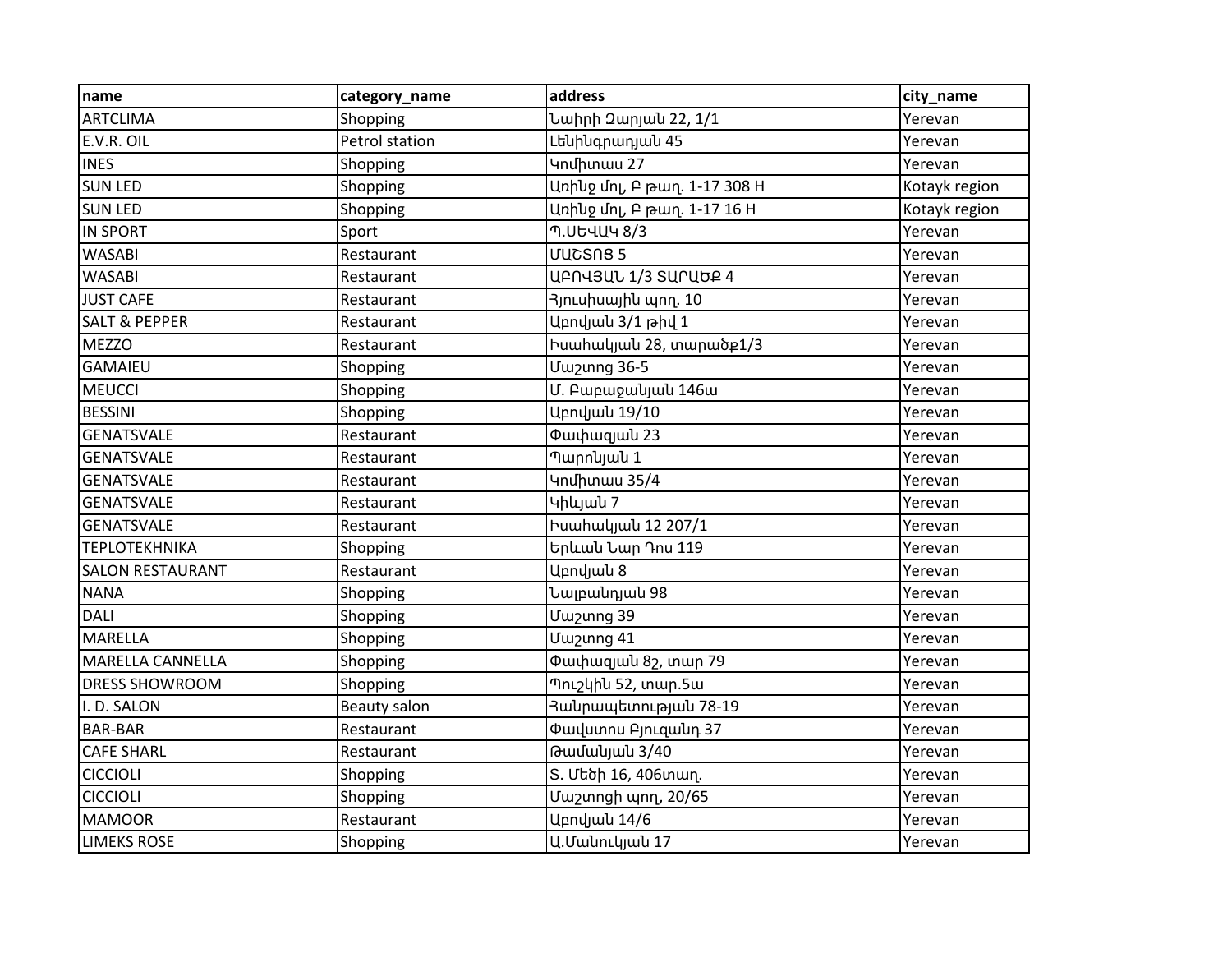| DAN-DESSERT                  | Shopping   | Սեբաստիա 23/3                      | Yerevan       |
|------------------------------|------------|------------------------------------|---------------|
| DAN-DESSERT                  | Shopping   | Կոմիտաս 20-85                      | Yerevan       |
| DAN-DESSERT                  | Shopping   | <b>Յա</b> նրապետության 71, տար 23  | Yerevan       |
| DAN-DESSERT                  | Shopping   | Pwgnwunnlujwg 14,77                | Yerevan       |
| THE ITALIAN                  | Restaurant | <b>Յանրապետության 51,53 տար.49</b> | Yerevan       |
| <b>ALLEGRO SPORT COMPLEX</b> | Sport      | Pwzhlownjwlu 187/6                 | Yerevan       |
| <b>PEKIN</b>                 | Restaurant | Սայաթ-Նովա 33                      | Yerevan       |
| <b>WOK &amp; ROLL</b>        | Restaurant | Սայաթ-Նովա 33                      | Yerevan       |
| <b>HASHTAG SPORT</b>         | Shopping   | Կողբացի 20/3                       | Yerevan       |
| LOGUS                        | Shopping   | Վարդակակց 15/2                     | Yerevan       |
| YELL EXTREME PARK            | Tourism    | Ենոբավան 6-րդ փ.                   | Tavush region |
| <b>PROVANCE</b>              | Restaurant | Աբովյան 10                         | Yerevan       |
| <b>EVRIKA</b>                | Shopping   | Անդրանիկի 50/3                     | Yerevan       |
| <b>EVRIKA</b>                | Shopping   | Մ.Բաղրամյան 2                      | Yerevan       |
| <b>EVRIKA</b>                | Shopping   | Ա.Մանուկյան 7                      | Yerevan       |
| <b>EVRIKA</b>                | Shopping   | Upnyjwu 35                         | Yerevan       |
| <b>PATIO</b>                 | Restaurant | 3յուսիսային պող 5/187              | Yerevan       |
| <b>GS MONITORING</b>         | Shopping   | Վաիե Վաիլաև 33                     | Yerevan       |
| <b>AQUA LAND</b>             | Sport      | Մոլդովական 27/1                    | Yerevan       |
| <b>AQUATEK</b>               | Sport      | Մյասնիկյան 40/2                    | Yerevan       |
| <b>SMART ORANGE</b>          | Shopping   | 3 n Luhu unn. 11-38                | Yerevan       |
| MULTI WELLNESS CENTER        | Sport      | Ալեբ Մանուկյան 11                  | Yerevan       |
| <b>URARTU</b>                | Shopping   | Գյուլբեևկյան 5/2-27                | Yerevan       |
| <b>URARTU</b>                | Shopping   | Դուշամբեյի 7/7                     | Yerevan       |
| <b>URARTU</b>                | Shopping   | Ե. Քոչար 4/8                       | Yerevan       |
| <b>URARTU</b>                | Shopping   | 2uppulu 2                          | Yerevan       |
| <b>URARTU</b>                | Shopping   | Uw <sub>2</sub> ung 15             | Yerevan       |
| <b>URARTU</b>                | Shopping   | Ն. Ստեփակյան 44                    | Yerevan       |
| <b>URARTU</b>                | Shopping   | Նար-Դոս 39                         | Yerevan       |
| <b>URARTU</b>                | Shopping   | Սեբաստիա 141/1                     | Yerevan       |
| <b>URARTU</b>                | Shopping   | Վիլկյուս 2-103                     | Yerevan       |
| <b>URARTU</b>                | Shopping   | Կոմիտաս 24/41                      | Yerevan       |
| <b>URARTU</b>                | Shopping   | <b>Արագած 8/1</b>                  | Gyumri        |
| <b>BONUS</b>                 | Shopping   | Վարդակակց 11                       | Yerevan       |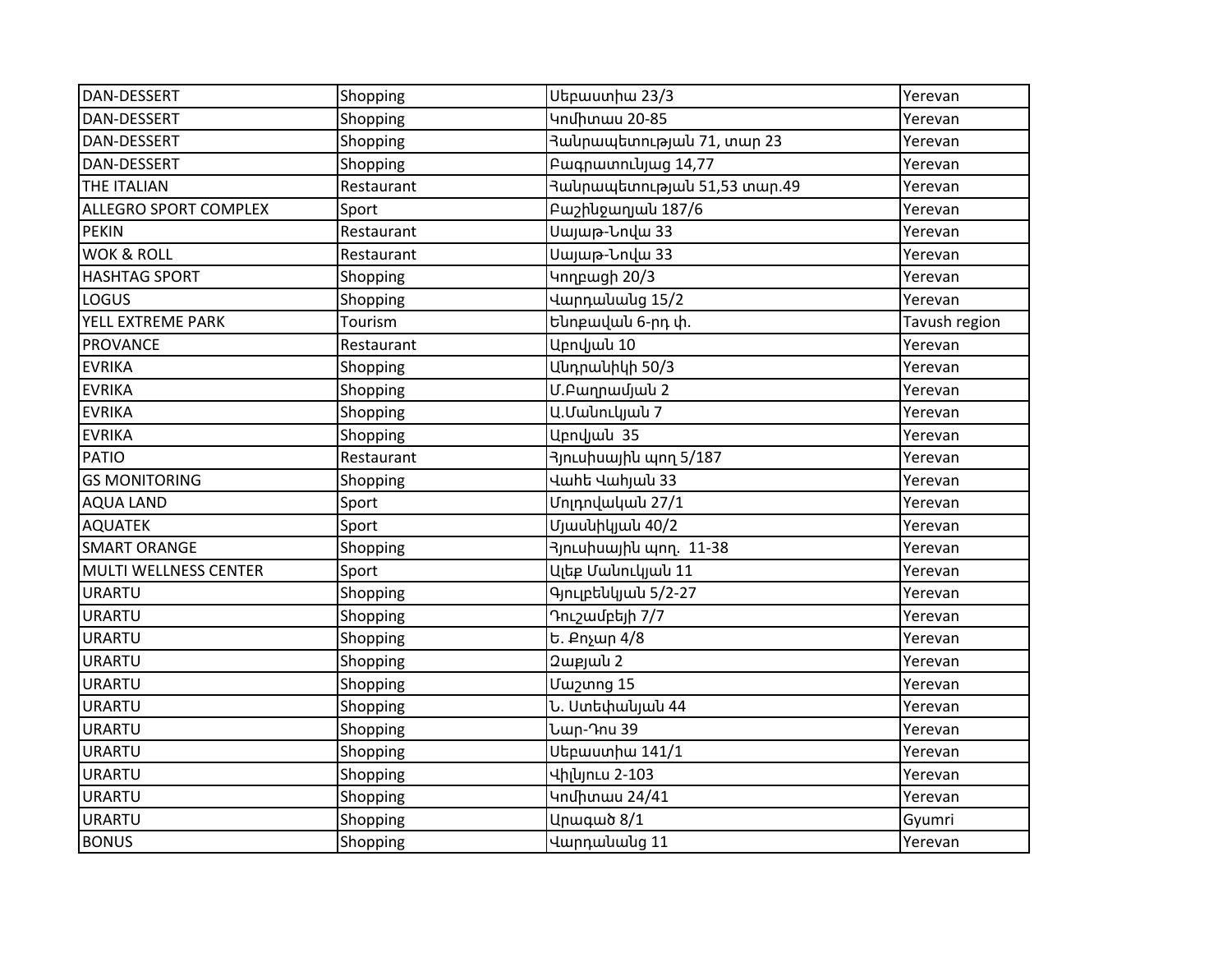| <b>BONUS</b>        | Shopping                   | Աշխաբադի 2/9             | Yerevan      |
|---------------------|----------------------------|--------------------------|--------------|
| <b>BONUS</b>        | Shopping                   | Մարգարյան 10             | Yerevan      |
| <b>BERLIN OPTIC</b> | Shopping                   | Uw <sub>2</sub> ung 31   | Yerevan      |
| <b>BERLIN OPTIC</b> | Shopping                   | UqwunnLpjwl 9/48         | Yerevan      |
| <b>BERLIN OPTIC</b> | Shopping                   | Անդրանիկի 134/8          | Yerevan      |
| <b>BERLIN OPTIC</b> | Shopping                   | Pwqnwunnlujwg 10         | Yerevan      |
| <b>BERLIN OPTIC</b> | Shopping                   | Բայրոևի 8-2              | Yerevan      |
| <b>BERLIN OPTIC</b> | Shopping                   | Գ. Նժդեի 1               | Yerevan      |
| <b>BERLIN OPTIC</b> | Shopping                   | Թումակյան 34/42          | Yerevan      |
| <b>BERLIN OPTIC</b> | Shopping                   | Գայի պող. 23/2           | Yerevan      |
| <b>BERLIN OPTIC</b> | Shopping                   | Գյուրջյան 2/4            | Yerevan      |
| <b>BERLIN OPTIC</b> | Shopping                   | Դավթաշեն 4թ, 12/6        | Yerevan      |
| <b>BERLIN OPTIC</b> | Shopping                   | Էրեբունի 21/4            | Yerevan      |
| <b>BERLIN OPTIC</b> | Shopping                   | Խուդյակով 175/8          | Yerevan      |
| <b>BERLIN OPTIC</b> | Shopping                   | Կոմիտաս 27               | Yerevan      |
| <b>BERLIN OPTIC</b> | Shopping                   | Uw <sub>2</sub> ung 5/22 | Yerevan      |
| <b>BERLIN OPTIC</b> | Shopping                   | Նալբանդյան 102           | Yerevan      |
| <b>BERLIN OPTIC</b> | Shopping                   | Պ. Սևակ 51/9             | Yerevan      |
| <b>BERLIN OPTIC</b> | Shopping                   | Փափազյան 21, 3/1         | Yerevan      |
| <b>BERLIN OPTIC</b> | Shopping                   | Uw2unng 110              | Vagharshapat |
| <b>BERLIN OPTIC</b> | Shopping                   | nhdynų 1                 | Gyumri       |
| <b>BERLIN OPTIC</b> | Shopping                   | S. Մեծի 79               | Vanadzor     |
| ADAMIUM             | Shopping                   | Uqwunnupjwu 12           | Yerevan      |
| ARGIMED             | <b>Medical Center</b>      | Եկմալյան 1, 16/4 տարածբ  | Yerevan      |
| ARMAPHARM           | Drugstore                  | Շերամի 31/2              | Yerevan      |
| ARMINASHOGH         | Shopping                   | Արզումակյան 10           | Yerevan      |
| <b>ASPENTOS</b>     | Shopping                   | ԿԱՍՅԱՆ 12                | Yerevan      |
| <b>GRAPHUNJ</b>     | Shopping                   | ԿԱՍՅԱՆ 12                | Yerevan      |
| <b>ASPURAK</b>      | Drugstore                  | Թոթովենցի նրբ 3 շենբ 55  | Yerevan      |
| <b>AUTO OILS</b>    | Car repair and spare parts | <b>30.2024029</b>        | Yerevan      |
| <b>AVIATOUR</b>     | Tourism                    | ጓրաչյա Քոչար 16/38       | Yerevan      |
| <b>AZARO</b>        | Shopping                   | Խորենացի 24 ա            | Yerevan      |
| <b>BEST MOBILE</b>  | Shopping                   | Տիգրան Մեծի 15           | Yerevan      |
| <b>BEST MOBILE</b>  | Shopping                   | Shqnwl Utibh 16          | Yerevan      |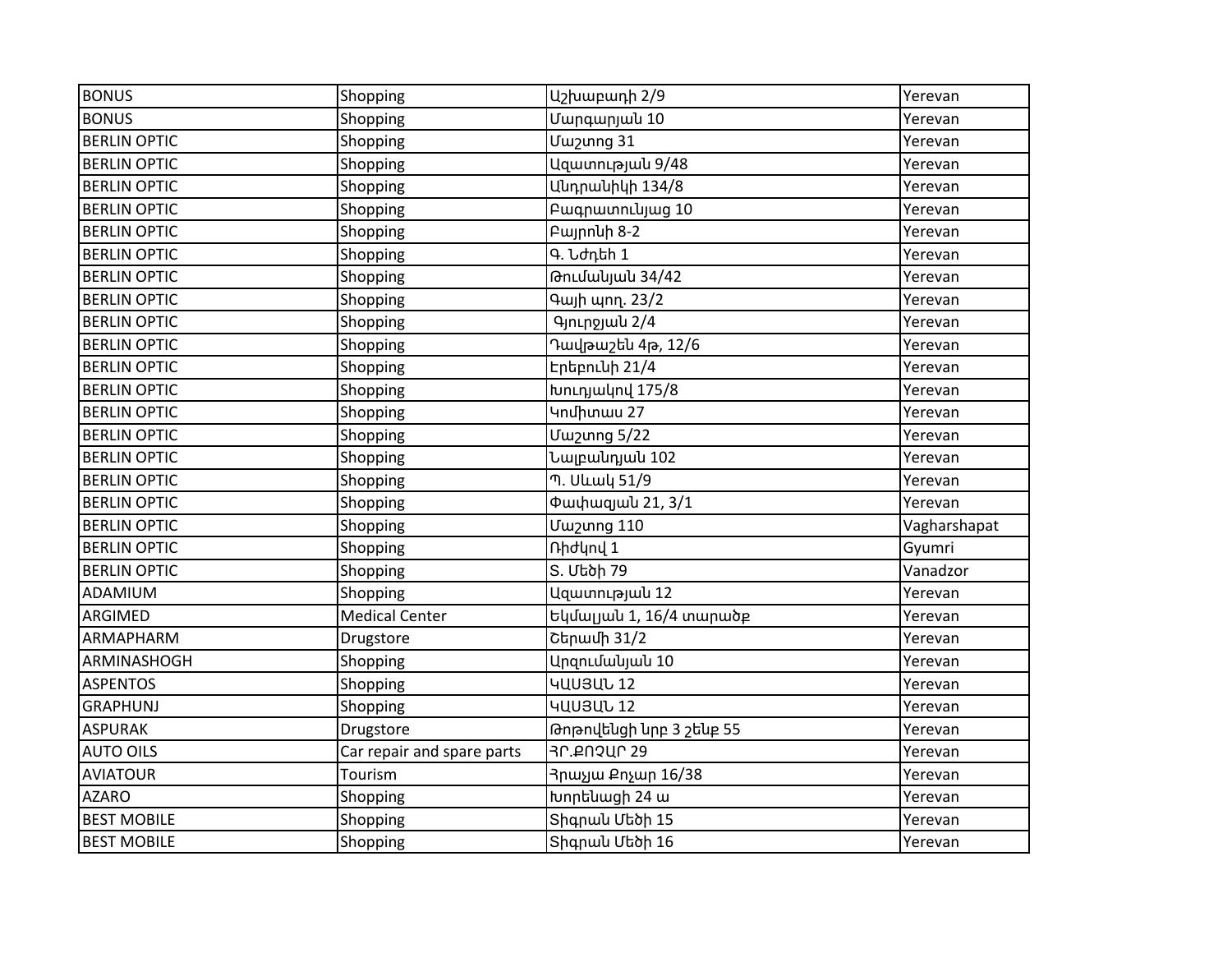| CARACOLE                  | Shopping                   | Սայաթ-Նովա 402.78/1                  | Yerevan      |
|---------------------------|----------------------------|--------------------------------------|--------------|
| <b>TSAGHKAHOVIT HOTEL</b> | Hotel                      | Տաևձաղբյուր 25                       | Tsaghkadzor  |
| <b>COFFEE STELLA</b>      | Shopping                   | nnLphluulug 31/2                     | Yerevan      |
| <b>COFFEE STELLA</b>      | Shopping                   | Ուլնեցի 55/10                        | Yerevan      |
| <b>DRUGSTORE</b>          | Drugstore                  | Լենինգրադյան 32 43                   | Yerevan      |
| <b>DINOZUBRIK</b>         | Drugstore                  | 3րաչյա Ներսիսյան 14/1 շին. 1/6       | Yerevan      |
| <b>DOUBLEX</b>            | Sport                      | ԱԼԵՔ ՄԱՆՈԻԿՅԱՆ 15ա                   | Yerevan      |
| EL PHOTO                  | <b>Office Services</b>     | Արամ Խաչատրյան 10-46                 | Yerevan      |
| <b>EMILIO GUIDO</b>       | Shopping                   | ԱՐՇԱԿՈԻՆՅԱՑ 34/3, 161 ՏԱՂ.           | Yerevan      |
| <b>ERMANO</b>             | Shopping                   | ՏԻԳՐԱՆ ՄԵԾ 25/12                     | Yerevan      |
| <b>FAINA</b>              | Shopping                   | Արշակունյաց 34                       | Yerevan      |
| <b>FENIX MED</b>          | <b>Medical Center</b>      | Ամիրյան 12/2, 12/3                   | Yerevan      |
| <b>FISH MARKET</b>        | Shopping                   | 3.PN2UP 20/17                        | Yerevan      |
| <b>FULL SERVICE</b>       | Car repair and spare parts | Ն.2արյաև 22/5                        | Yerevan      |
| <b>HAGUSTI MOLORAK</b>    | Shopping                   | <b>UUrgUr3UL 16/6</b>                | Yerevan      |
| <b>HERMI</b>              | Shopping                   | Վաղարշ Վաղարշյան 19                  | Yerevan      |
| <b>HRASHQ</b>             | Shopping                   | ԱԳԱԹԱՆԳԵՂՈՍԻ 29Շ 1/4                 | Yerevan      |
| HUSHANVERNER              | Shopping                   | Շաhումյան                            | Yeghegnadzor |
| <b>ICASE</b>              | Shopping                   | <b>ՐԱՖՖՈԻ 39/12</b>                  | Yerevan      |
| KAKADU                    | Shopping                   | Կոմիտաս 54 շենբ, թիվ 151             | Yerevan      |
| <b>KIWI KIDS</b>          | Shopping                   | <b>UUCSNSh 9.14-55</b>               | Yerevan      |
| <b>KIWI KIDS</b>          | Shopping                   | Երևան Մոլ                            | Yerevan      |
| <b>KIWI KIDS</b>          | Shopping                   | Կոմիտաս 12/1                         | Yerevan      |
| <b>KOMPLIMENT</b>         | Shopping                   | UNU4N43UU 21 p1                      | Yerevan      |
| LOFT ROOM                 | Restaurant                 | 3 <sub>l</sub> nւսիսային պողոտա 12/1 | Yerevan      |
| LUSIO                     | Shopping                   | Թումակյակ 11                         | Yerevan      |
| <b>MARIPOSA</b>           | Shopping                   | Սայաթ Նովա 23                        | Yerevan      |
| <b>MARIZA</b>             | Shopping                   | Գրիբոյեդով 21/9                      | Yerevan      |
| <b>BABY TOYS</b>          | Shopping                   | Կասյան 6                             | Yerevan      |
| <b>BABY TOYS</b>          | Shopping                   | ԼԵՆԻՆԳՐԱԴՅԱՆ 31/1                    | Yerevan      |
| <b>BEST OIL</b>           | Car repair and spare parts | Սունդուկյան 15/8                     | Yerevan      |
| <b>MARKET 15</b>          | Shopping                   | Նորաշեն 37 125                       | Yerevan      |
| <b>MARKET SARYAN</b>      | Shopping                   | Uwnjwl 202., 48/11                   | Yerevan      |
| <b>MASHA TOYS</b>         | Shopping                   | UNSUCHUSUL 40/8 19 un                | Yerevan      |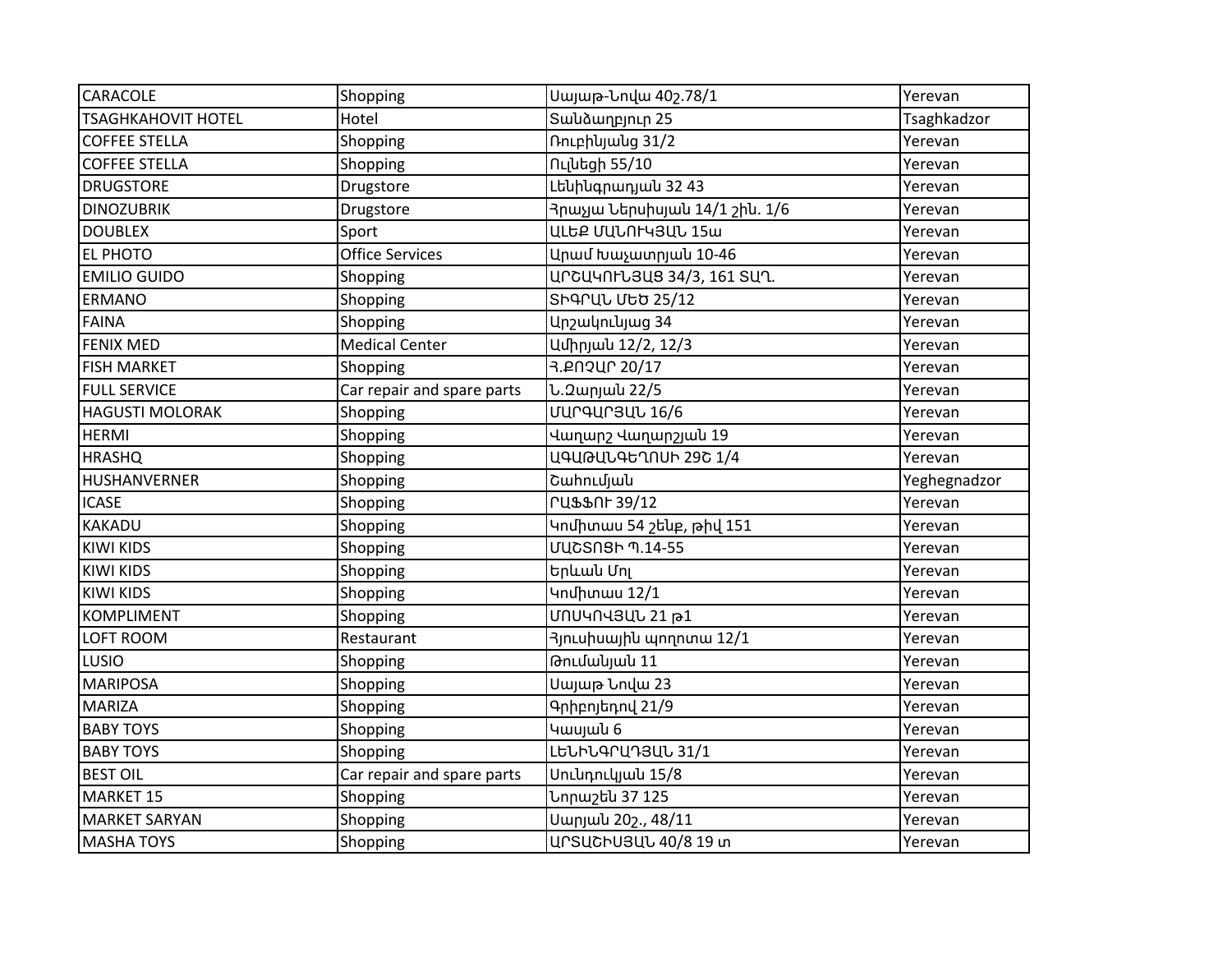| <b>MILANO</b>              | Shopping                   | 3 յուսիսային Պողոտա 10/6                   | Yerevan       |
|----------------------------|----------------------------|--------------------------------------------|---------------|
| Mi-Mi                      | Shopping                   | <b>UPN43UL17</b>                           | Yerevan       |
| <b>MINA</b>                | Shopping                   | Մ.ԲԱՐԵԿԱՄՈԻԹՅԱՆ Գ N186B                    | Yerevan       |
| <b>MON CAFE</b>            | Restaurant                 | <b>UUhr3UL4/6</b>                          | Yerevan       |
| <b>MOON LIGHT</b>          | Shopping                   | <b>ՔՐԻՍՏԱՓՈՐԻ 2</b>                        | Yerevan       |
| <b>BALLOONS</b>            | Shopping                   | Ազատամարտիկներ 13 կրպ                      | Yerevan       |
| <b>BALLOONS</b>            | Shopping                   | Կոմիտաս 38                                 | Yerevan       |
| <b>DUDE'S BARBERSHOP</b>   | Beauty salon               | $\overline{\eta}$ ուշկինի 31               | Yerevan       |
| <b>DUDE'S BARBERSHOP</b>   | Beauty salon               | Uwnjwu 2                                   | Yerevan       |
| <b>ANI MARKET</b>          | Shopping                   | Թ.ԲԱԿՈԻՆՑԻ 4/8                             | Yerevan       |
| <b>ANI RESORT</b>          | Hotel                      | գ. Սրտավազ                                 | Kotayk region |
| <b>AGAT DENTAL</b>         | <b>Medical Center</b>      | <b>PU1PUU3UL 33U-29</b>                    | Yerevan       |
| <b>THE PARK</b>            | Restaurant                 | Իսահակյան 28                               | Yerevan       |
| N AND S                    | Shopping                   | Աբովյան 32                                 | Yerevan       |
| <b>NOR ANIV</b>            | Car repair and spare parts | Նար-Դոս 74/1                               | Yerevan       |
| <b>NOR SUPERMARKET</b>     | Shopping                   | Արտաշատյան 4/1 խճ. Բաղրամյան փող.          | Ararat region |
| PARIS DESIGN STUDIO        | Shopping                   | <mark>3լուսիսայի</mark> ն Պող 6/2, 52 տաղ. | Yerevan       |
| <b>PINK SHOP</b>           | Shopping                   | Մոսկովյան 21                               | Yerevan       |
| <b>MINIMEN</b>             | Shopping                   | Խորենացի 33, Տաշիր ԱԿ                      | Yerevan       |
| <b>RENESANS RESTAURANT</b> | Restaurant                 | Chnwyh 2                                   | Yerevan       |
| <b>RIZZO</b>               | Shopping                   | Բաղրամյան 80                               | Yerevan       |
| <b>ROMANTIKA</b>           | <b>Office Services</b>     | Ռուսթավելի 19                              | Gyumri        |
| <b>ROMANTIKA</b>           | <b>Office Services</b>     | Բագրատունյաց հրապարակ 9/1                  | Gyumri        |
| <b>SAM-COMPUTERS</b>       | Shopping                   | Սարյաև 20-48                               | Yerevan       |
| <b>SATI TOUR</b>           | Tourism                    | <b>Uw</b> 2unngL 21                        | Yerevan       |
| <b>SHEN AVAN</b>           | Shopping                   | Ավաև, Մ.Բաբաջակյաև 78                      | Yerevan       |
| <b>SHIRAK AVAN</b>         | Shopping                   | Ավաև Առիևջ 5                               | Yerevan       |
| <b>STELLA</b>              | Shopping                   | Թումակյան 24                               | Yerevan       |
| <b>TET A TET</b>           | Shopping                   | Նալբանդյան 25/14, 96տար.                   | Yerevan       |
| <b>TETATET</b>             | Hotel                      | Աբովյան 8                                  | Yerevan       |
| <b>TT</b>                  | Shopping                   | Աբովյան 18                                 | Yerevan       |
| <b>TOROSIK</b>             | Hotel                      | Կապան Մ.Ստեփանյան 9/2                      | Syunik region |
| TRANSMEGATOUR              | Tourism                    | Կ.Ուլնեցի 59/5                             | Yerevan       |
| <b>UNIQUE BOUTIQUE</b>     | Shopping                   | Sերյան 50                                  | Yerevan       |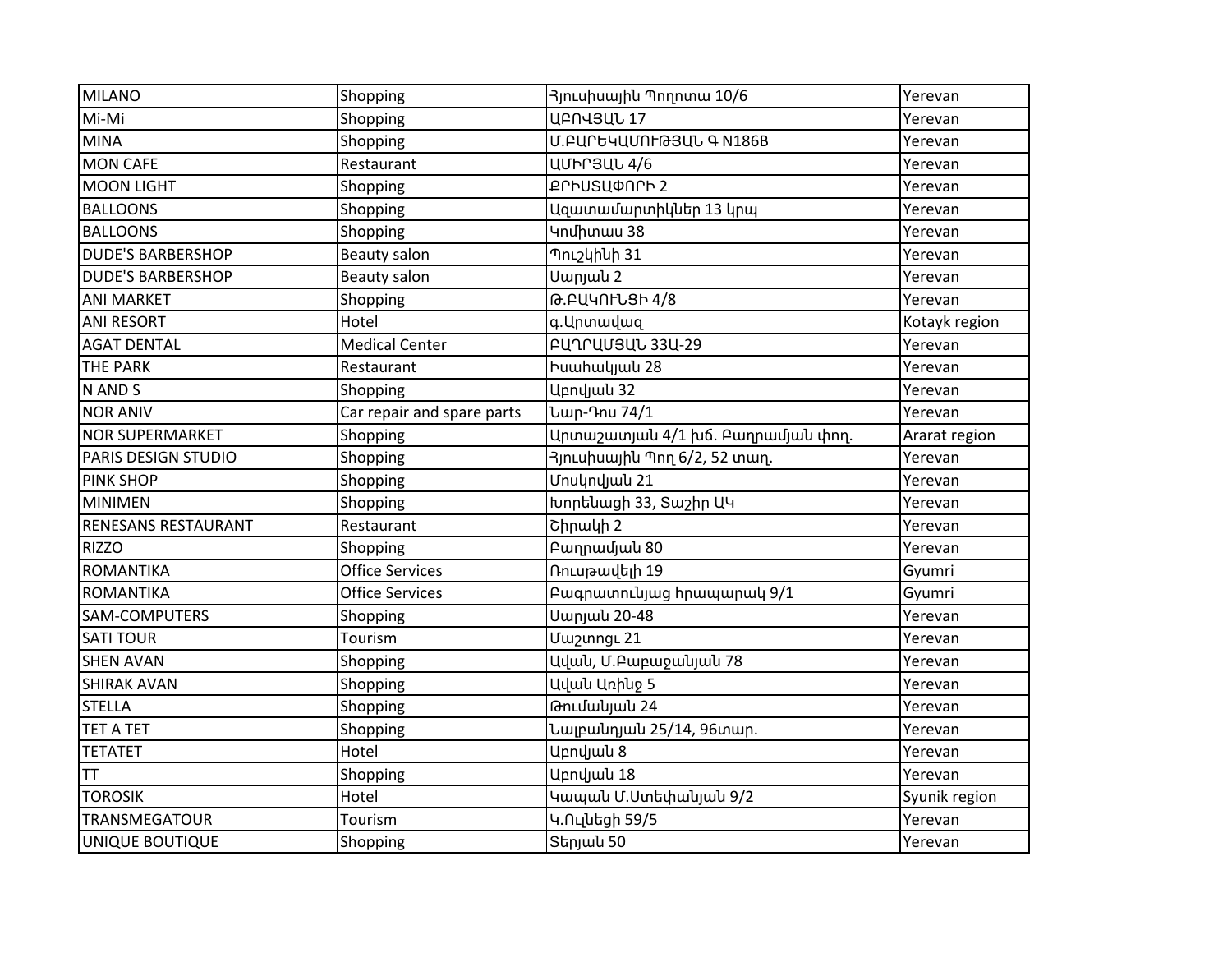| <b>URBAN</b>           | Restaurant            | <b>Uw2ungh 5</b>            | Yerevan            |
|------------------------|-----------------------|-----------------------------|--------------------|
| <b>URBAN</b>           | Restaurant            | Սայաթ-Նովա 25/4             | Yerevan            |
| <b>USTIAN</b>          | Shopping              | Ամիրյան 7/33                | Yerevan            |
| <b>VARS</b>            | Shopping              | Կիևյան 32-11                | Yerevan            |
| <b>VARS</b>            | Shopping              | Սայաթ-Նովա 33               | Yerevan            |
| <b>VIOLIK</b>          | Shopping              | Խորենացի 33-408տ.           | Yerevan            |
| VOODOO HOOKAH LOUNGE   | Restaurant            | Չարենց 43                   | Yerevan            |
| <b>ZARD ELIT</b>       | Jewelry, Watches      | Սայաթ-Նովա 7                | Yerevan            |
| <b>ZIM SUPERMARKET</b> | Shopping              | Սևան Նաիրյան 166/8          | Gegharkunik region |
| <b>HEN-LUS</b>         | Shopping              | Վաղարշյան 17/3              | Yerevan            |
| MAGAZIN ZVEZDA         | Shopping              | Շիրակացի 27 դոս N2 բ        | Gyumri             |
| <b>ARLI KARAOKE</b>    | Restaurant            | Տերյան 105/1                | Yerevan            |
| <b>ANTIQUE CARPETS</b> | Shopping              | Թումանյան 32/14             | Yerevan            |
| <b>BEAUTY FABRIK</b>   | Beauty salon          | Իսակովի 8, 3-րդ տարածբ      | Yerevan            |
| <b>ORIGINAL BRAND</b>  | Shopping              | Փարպեցի 16                  | Yerevan            |
| <b>IMPLANTUM</b>       | <b>Medical Center</b> | Արշակունյաց 46/2            | Yerevan            |
| <b>SHIRVAN</b>         | Restaurant            | Թումակյան 32/14             | Yerevan            |
| <b>SILKY WOMAN</b>     | Beauty salon          | Ագաթանգեղոսի 29/20          | Yerevan            |
| <b>MIA</b>             | Shopping              | Կոմիտասի 60/2               | Yerevan            |
| <b>HAMLET-NARINE</b>   | <b>Medical Center</b> | Բաշինջաղյան 196/1           | Yerevan            |
| <b>PARFUME LUCY</b>    | Shopping              | Ավաև, Սայաթ-Նովա 1/7        | Yerevan            |
| <b>SWITZ</b>           | Jewelry, Watches      | Ծիծեռևակաբերդի խճուղի 3     | Yerevan            |
| <b>ARJUK</b>           | Shopping              | Քրիստափորի 1/3              | Yerevan            |
| GOGO                   | Drugstore             | 3ատիսի 1/26/8               | Kotayk region      |
| <b>AGULIS-MEK</b>      | Shopping              | Uw2unng 29                  | Yerevan            |
| <b>KOCHAR MARKET</b>   | Shopping              | 3ր.Քոչար 15                 | Yerevan            |
| CRYSTAL                | Shopping              | Արշակունյաց 3ա              | Yerevan            |
| <b>BREND ALCO</b>      | Shopping              | Մայիսի 9ի փ, 1շ, 113 տար    | Yerevan            |
| LABEERINT              | Restaurant            | Մոսկովյան 33ա               | Yerevan            |
| LABEERINT              | Restaurant            | Ալեբ Մանուկյան 2/2          | Yerevan            |
| <b>TIA BOUTIQUE</b>    | Shopping              | Պուշկին 50/1                | Yerevan            |
| <b>DUET</b>            | Restaurant            | Կորյունի 1                  | Yerevan            |
| <b>DUET</b>            | Restaurant            | Նալբա <mark>նդյան 47</mark> | Yerevan            |
| <b>DUET</b>            | Restaurant            | Թումակյակ 1, 13             | Yerevan            |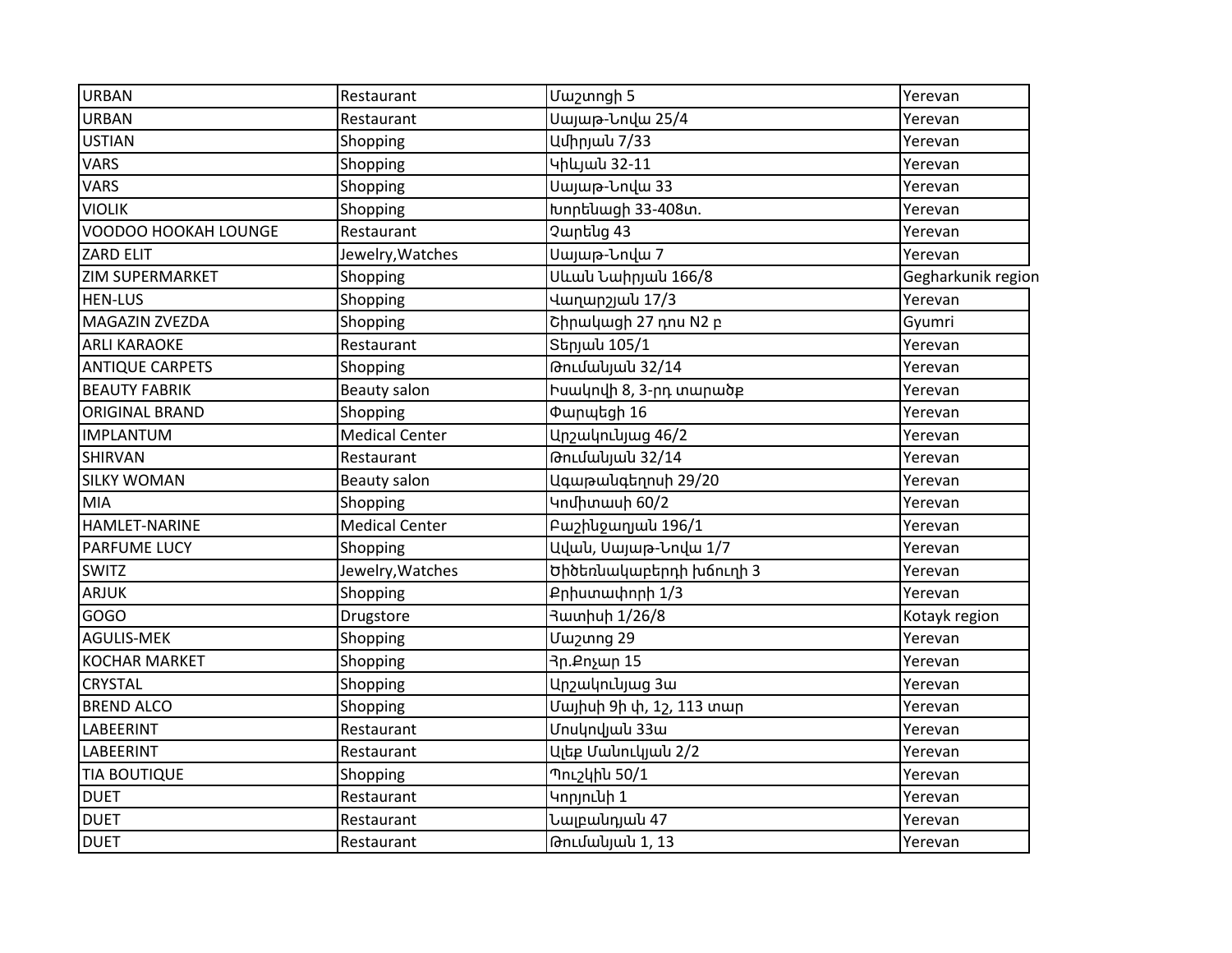| <b>DUET</b>               | Restaurant                 | Ե.Կողբացի 83                             | Yerevan |
|---------------------------|----------------------------|------------------------------------------|---------|
| <b>BAKERS</b>             | Restaurant                 | Դավիթաշեն 2 թղմ, 39/2                    | Yerevan |
| <b>BAKERS</b>             | Restaurant                 | Ա <mark>նդրանիկի 144/1</mark>            | Yerevan |
| <b>BAKERS</b>             | Restaurant                 | Արին Բերդի 2/1                           | Yerevan |
| <b>AG PRINT</b>           | <b>Office Services</b>     | Թումակյան 11                             | Yerevan |
| <b>AG PRINT</b>           | <b>Office Services</b>     | Մոսկովյան 21                             | Yerevan |
| <b>AG PHOTO</b>           | <b>Office Services</b>     | Uw2unng 40                               | Yerevan |
| <b>GUSTO</b>              | Restaurant                 | Աբովյան 11                               | Yerevan |
| <b>RENTALS</b>            | <b>Office Services</b>     | <b>Uw2unng 37/4</b>                      | Yerevan |
| MR.DUROOM                 | Restaurant                 | <b>Փավստոս Բյուցանդ 1/1</b>              | Yerevan |
| <b>DUROOM BUFFET</b>      | Restaurant                 | Str3UL 105/1, SUr.16                     | Yerevan |
| <b>NICOLE</b>             | Jewelry, Watches           | 3 <sub>J</sub> nLuhuwjhu Պող. 6/2        | Yerevan |
| <b>NICOLE</b>             | Jewelry, Watches           | 3ր.Քոչար 17,40                           | Yerevan |
| <b>SILVER BRANCH</b>      | Jewelry, Watches           | Աբովյան 38/4                             | Yerevan |
| <b>SILVER BRANCH</b>      | Jewelry, Watches           | Stpjulu 42                               | Yerevan |
| KUJ                       | Restaurant                 | UNUNSUU 16                               | Yerevan |
| PAMALON                   | Shopping                   | ՏԻԳՐԱՆ ՄԵԾ 29/9                          | Yerevan |
| <b>HAGUSTI MOLORAK</b>    | Shopping                   | ԱՎԱՆ ԱՌԻՆՁ 17/13                         | Yerevan |
| <b>MARKET AJARYAN</b>     | Shopping                   | <b>U6UN3UL 22/1</b>                      | Yerevan |
| <b>MARY ROSE</b>          | Shopping                   | Յ.ՆԵՐՍԻՍՅԱՆ 6/32                         | Yerevan |
| <b>NUR PANDOK</b>         | Restaurant                 | <b>4NUhSUU 62/1</b>                      | Yerevan |
| AMBER                     | Hotel                      | <b>U3UULh43UL1/7</b>                     | Yerevan |
| <b>SERYOZHA PETROSJAN</b> | Shopping                   | Թումակյան 24                             | Yerevan |
| <b>RESO INSURANCE</b>     | <b>Office Services</b>     | Կոմիտաս 62 93/93/1                       | Yerevan |
| <b>REGGENZA</b>           | Shopping                   | <b><i><u><b>O</b>wyhuguulu 8</u></i></b> | Yerevan |
| <b>LEVON TRAVEL</b>       | Tourism                    | Սայաթ-Նովա 10/1                          | Yerevan |
| FINDARMENIA               | Tourism                    | Pwjnnuh 10                               | Yerevan |
| <b>ARAG ARAQUM</b>        | Car repair and spare parts | Գ. Լուսավորիչ 12                         | Yerevan |
| IN MOOD                   | Shopping                   | Կոմիտասի 54                              | Yerevan |
| <b>AREX</b>               | Shopping                   | Կոմիտաս 27/9                             | Yerevan |
| AMERICAN AUTOSERVICE      | Car repair and spare parts | Վ.Շե <mark>նգավիթ 10փ, տ.2/26</mark>     | Yerevan |
| <b>TIRE STATION</b>       | Car repair and spare parts | Չարենցի 92/1                             | Yerevan |
| <b>FOSSEL</b>             | Shopping                   | Նալբանդյան 21, տար.11                    | Yerevan |
| <b>GOLD GELLERY</b>       | Jewelry, Watches           | Ծիծեռնակաբերդի խճ, 3շ, 3հարկ             | Yerevan |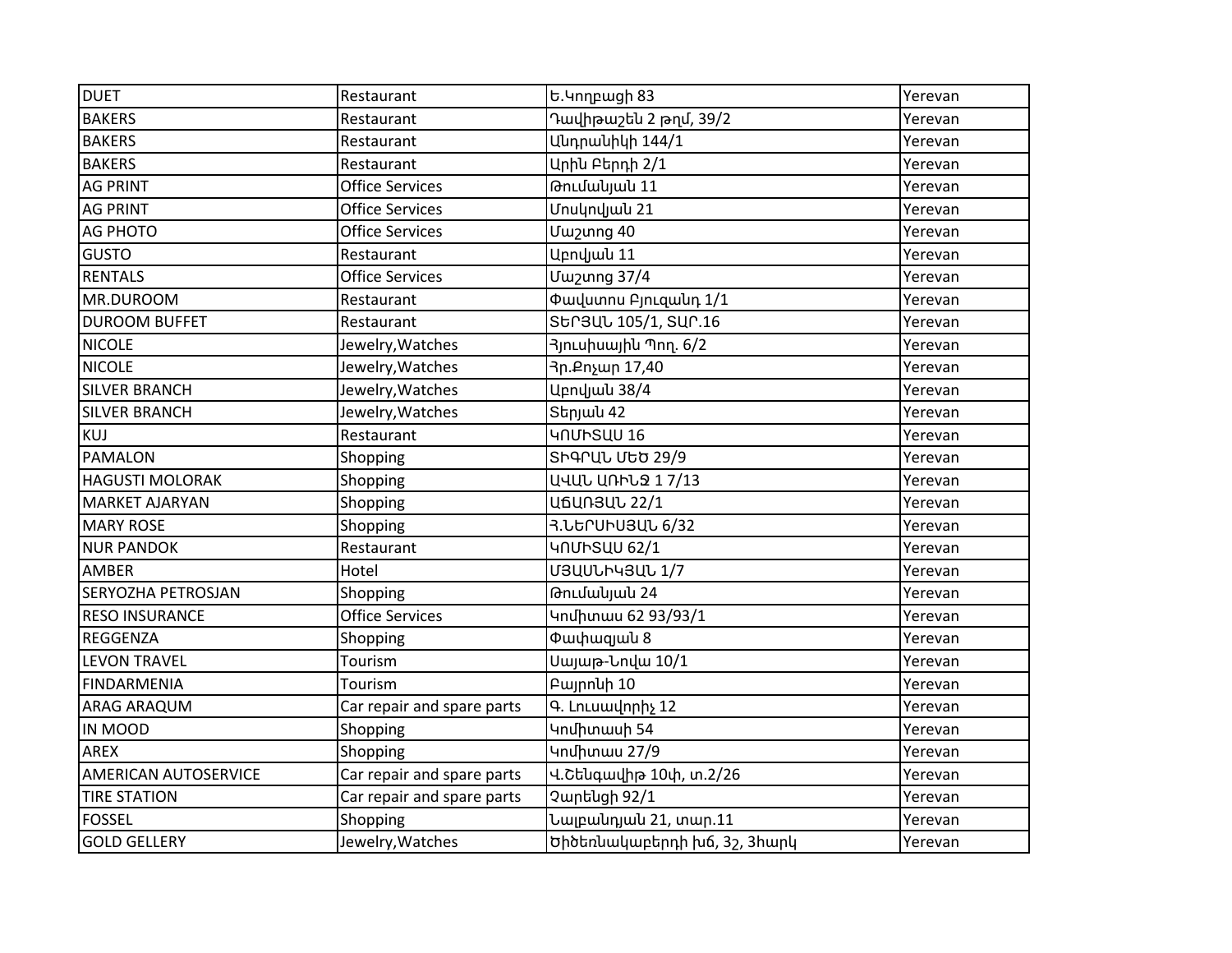| <b>WONDERLAND</b>         | Shopping                   | Կոմիտաս 63/171                   | Yerevan       |
|---------------------------|----------------------------|----------------------------------|---------------|
| WONDERLAND                | Shopping                   | Դավիթաշեն 4թղմ,11,2ա             | Yerevan       |
| LUYS YOGA                 | Sport                      | 3.3ակոբյա <mark>ն 3, ս.44</mark> | Yerevan       |
| LUYS YOGA                 | Sport                      | PjnLqwunh 1/3                    | Yerevan       |
| <b>SEVILLA</b>            | Shopping                   | ՏԱՇԻՐ Ա/Կ, 302 ՏԱՂ.              | Yerevan       |
| <b>MEAT PASSAGE</b>       | Shopping                   | Thn 2/1                          | Yerevan       |
| <b>SOUTHRADE</b>          | Car repair and spare parts | Pwqnwunnlujwg 2/11               | Yerevan       |
| <b>NAREK AGHASARYAN</b>   | Drugstore                  | Սվաճյան 62/2                     | Yerevan       |
| <b>CHEESE</b>             | Shopping                   | Խուդյակով 214/11                 | Yerevan       |
| MEDIAMARKET               | Shopping                   | Մարգարյակ 23/6                   | Yerevan       |
| MEDIAMARKET               | Shopping                   | 4ndhunuu 41/3                    | Yerevan       |
| A.JOUR                    | Shopping                   | Բարեկամության գետնանցում 174     | Yerevan       |
| <b>ELEGANT</b>            | Shopping                   | Sաշիր Ա/Կ, 359 տաղ.              | Yerevan       |
| MIHUL INDIAN              | Restaurant                 | Նալբաևդյաև 47,տար 31             | Yerevan       |
| <b>BACKGROUND</b>         | Shopping                   | Պուշկինի 41                      | Yerevan       |
| <b>KARIN</b>              | Shopping                   | Թումակյակ 5/ա                    | Yerevan       |
| <b>KAMARIS</b>            | Shopping                   | գ.Կամարիս, 2փ, տուն 7            | Kotayk region |
| AGA-PERSONA               | Beauty salon               | 3ակրապետությակ 62,7              | Yerevan       |
| <b>GRATUN</b>             | Shopping                   | Տ.Պետրոսան 48                    | Yerevan       |
| <b>HRAT TOUR</b>          | Tourism                    | Գ.Լուսավորիչ 3                   | Yerevan       |
| <b>TASTY TIME</b>         | Restaurant                 | Տ.Պետրոսան 25/5, տաղ. 8          | Yerevan       |
| H & S                     | Petrol station             | Unylungwjhu 31/18                | Yerevan       |
| PETAK 45 PAVILION         | Shopping                   | Փեթակ, 45 տաղ.                   | Yerevan       |
| <b>VI.FASHION</b>         | Shopping                   | Սայաթ Նովա 20                    | Yerevan       |
| <b>OBORON TEXTILE</b>     | Shopping                   | <b>Ultuluh 116/2</b>             | Yerevan       |
| <b>NARE</b>               | Shopping                   | Տ.Պետրոսյան 24/3                 | Yerevan       |
| <b>AQUA DESIGN</b>        | Shopping                   | Բաղրամյան 79/14                  | Yerevan       |
| <b>AQUA DESIGN</b>        | Shopping                   | Աղայաև 19                        | Yerevan       |
| <b>TSIATSAN SHINANYUT</b> | Shopping                   | 28 1/3 HANRAPETUTYAN STR         | Kotayk region |
| <b>PENTI</b>              | Shopping                   | Կոմիտաս 39                       | Yerevan       |
| <b>PENTI</b>              | Shopping                   | Բաղրամյան 68                     | Yerevan       |
| AFRIKYANNERI RESTAURANT   | Restaurant                 | Չրվեժ, 16փ, 1 փակ, 2տ            | Yerevan       |
| <b>AUTOSAN</b>            | Car repair and spare parts | Ռուբիկյակց 22                    | Yerevan       |
| <b>AUTOSAN</b>            | Car repair and spare parts | Դավիթ Բեկ 106/4                  | Yerevan       |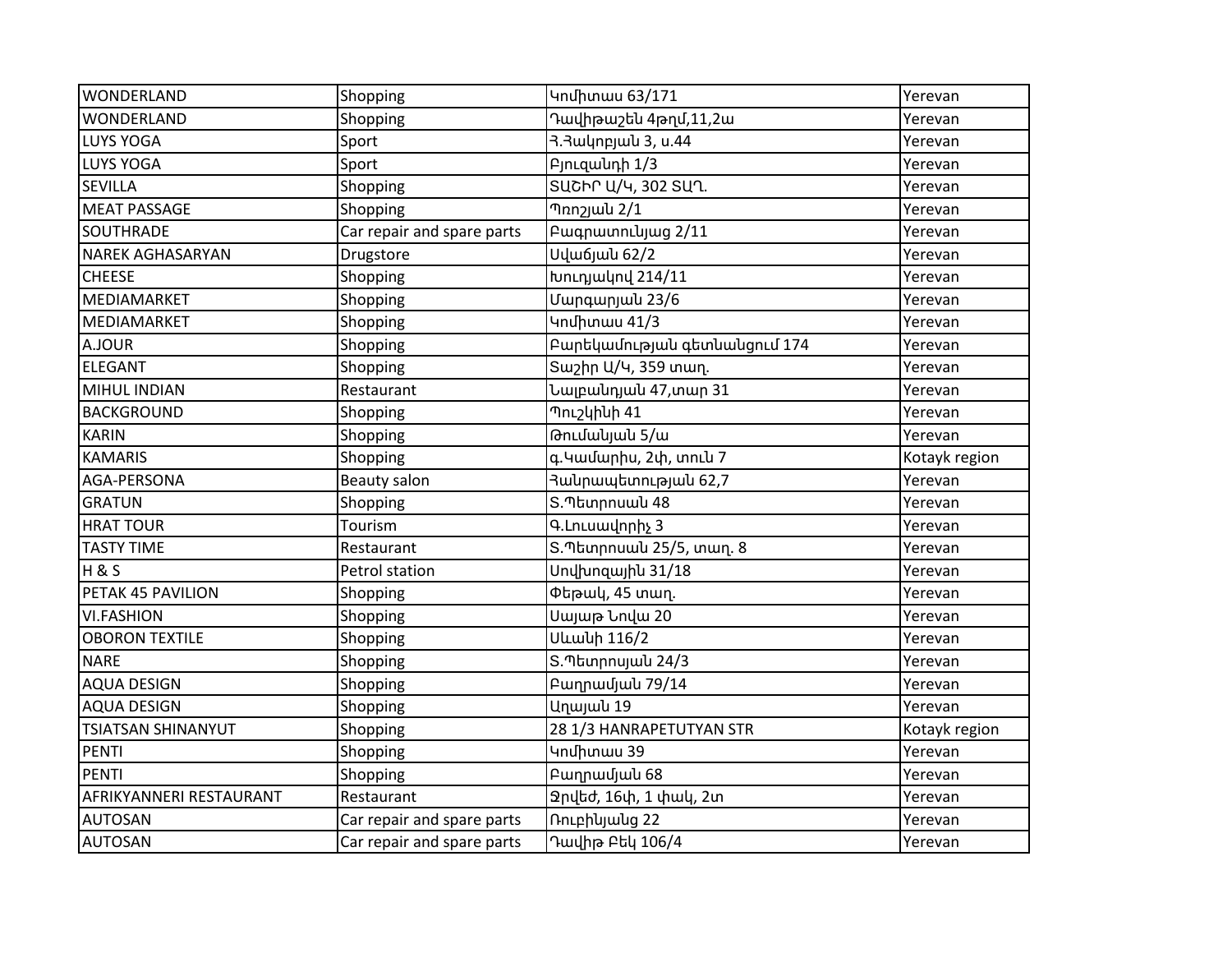| <b>AUTOSAN</b>              | Car repair and spare parts | Լենինգրադյան 31/8                                  | Yerevan       |
|-----------------------------|----------------------------|----------------------------------------------------|---------------|
| <b>LYALYOK</b>              | Shopping                   | Շինարարներ 8, 2 տար.                               | Yerevan       |
| <b>GARNI PHARMACY</b>       | Drugstore                  | <b>9</b> wpnjulu 4                                 | Yerevan       |
| <b>MAGTONI</b>              | Drugstore                  | Արցախի 18                                          | Yerevan       |
| <b>MAGTONI</b>              | Drugstore                  | Գյուրջյան 10                                       | Yerevan       |
| ARMENFARM                   | Drugstore                  | Նազարբեկյան 19/9                                   | Yerevan       |
| <b>NEW TAO</b>              | Restaurant                 | Թումակյան 10, 14/1 տար.                            | Yerevan       |
| <b>MEAT MARKET</b>          | Shopping                   | S. Մեծ պող, 30/2                                   | Yerevan       |
| <b>ARAMIS</b>               | Shopping                   | Նորագավիթ 1փ, տ.92                                 | Yerevan       |
| <b>TOP TOP</b>              | Shopping                   | Գ.Նժդեի 4                                          | Yerevan       |
| <b>CRUISE BAR</b>           | Restaurant                 | Պուշկին 21,35                                      | Yerevan       |
| PHARMACY                    | Drugstore                  | Արշակունյաց 46, 91                                 | Yerevan       |
| <b>LILIS</b>                | Shopping                   | Uw2unng 29                                         | Yerevan       |
| <b>LILIS</b>                | Shopping                   | Կոմիտաս 12                                         | Yerevan       |
| <b>GLAMOUR</b>              | Shopping                   | Տ.Պետրոսյան 24?3                                   | Yerevan       |
| <b>JUNIOR CLUB</b>          | <b>Office Services</b>     | Սասևա Ծռեր 2-250                                   | Yerevan       |
| <b>DUREYAN</b>              | Shopping                   | Տ.Պետրոսյան 24/3                                   | Yerevan       |
| <b>ARATTA</b>               | Shopping                   | Տաթև վանական համալիր                               | Syunik region |
| <b>ARATTA</b>               | Shopping                   | <mark>Յայի</mark> ծոր համ, Կռեի <del>Յ</del> աևդ 1 | Syunik region |
| HILLS SPORT COMPLEX         | Sport                      | Մոլդովական 27/1                                    | Yerevan       |
| ANI & GARNI                 | Drugstore                  | Թումակյան 7                                        | Yerevan       |
| <b>HAPPY KIDS</b>           | Shopping                   | Կամիտասի 34                                        | Yerevan       |
| <b>SWEET HELP</b>           | Shopping                   | Տ.Մեծ 16, 2-րդ հարկ                                | Yerevan       |
| <b>SWEET HELP</b>           | Shopping                   | Արշակունյաց 34                                     | Yerevan       |
| AVENUE BY L'ORANGE          | Restaurant                 | 3յուս.պող 5, տար. 178                              | Yerevan       |
| <b>FAST &amp; SHINE</b>     | Shopping                   | Pwinnu 8/1U                                        | Yerevan       |
| <b>ONLINE TICKETS SALES</b> | <b>Office Services</b>     | Տիգրան Մեծի պ.50                                   | Yerevan       |
| <b>ARMENIAN HELICOPTERS</b> | Tourism                    | Վ. Սարգսյաև 2                                      | Yerevan       |
| M & S FLOWERS               | Shopping                   | Նուբարաշենի 16/3                                   | Yerevan       |
| PEN BOX                     | Shopping                   | Մոսկովյան 8                                        | Yerevan       |
| <b>TMT GROUP</b>            | Tourism                    | Գ.Նժդեի 17                                         | Yerevan       |
| <b>HOBBY HOTEL</b>          | Hotel                      | <b>UUՐՅԱՆ 30</b>                                   | Yerevan       |
| <b>REGINEH HOTEL</b>        | Hotel                      | ՆՈՐՔԻ ԱՅԳԻՆԵՐ 235/1                                | Yerevan       |
| 360 SHINBAZA                | Shopping                   | Pwpwywlywlu 60/2                                   | Yerevan       |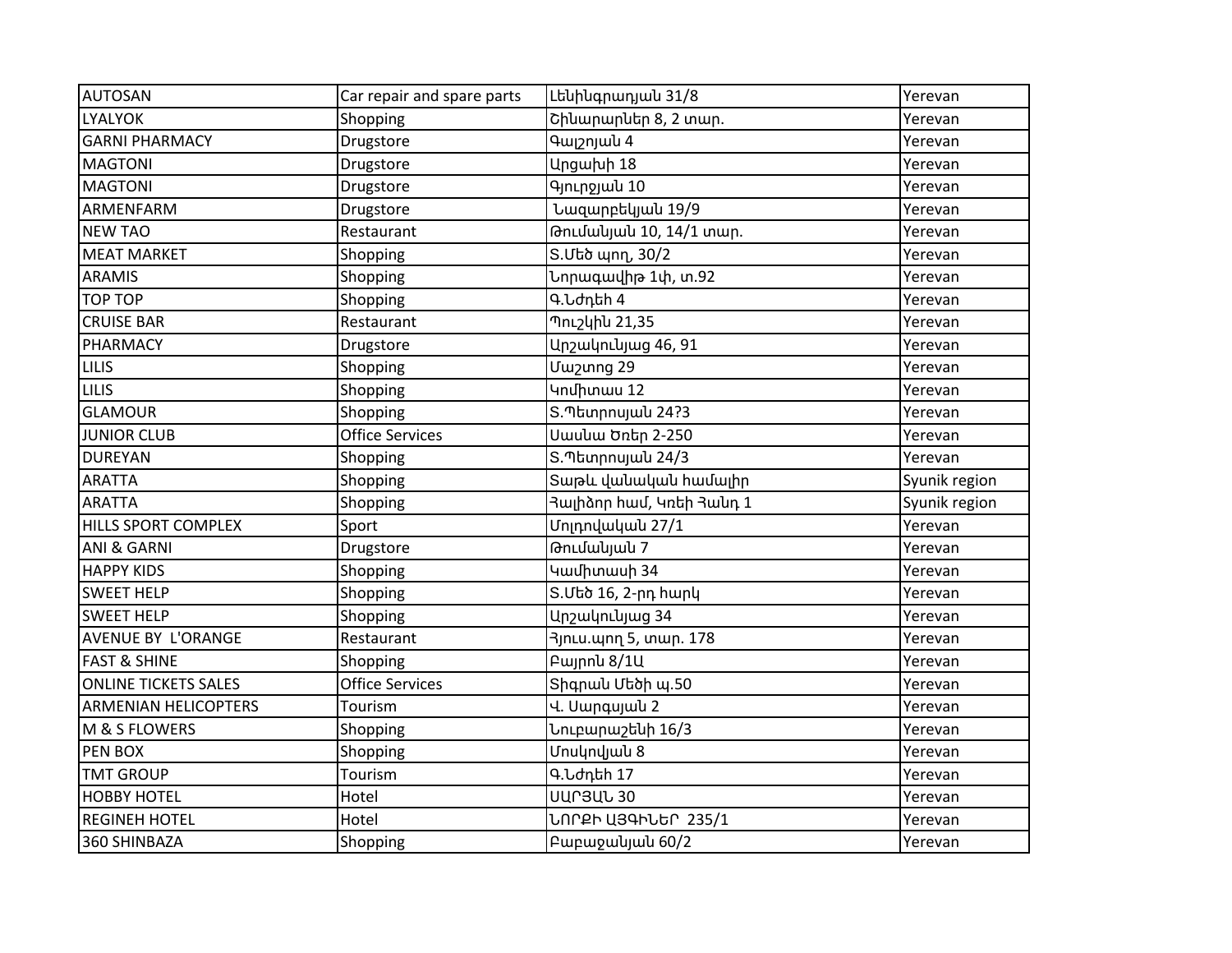| <b>IMPERIAL PALACE</b>     | Hotel     | Կորյունի 23                      | Yerevan            |
|----------------------------|-----------|----------------------------------|--------------------|
| <b>G.RICHTER</b>           | Drugstore | Uw <sub>2</sub> ung 40           | Yerevan            |
| <b>G.RICHTER</b>           | Drugstore | Կոմիտաս 26                       | Yerevan            |
| <b>G.RICHTER</b>           | Drugstore | Բաղրամյան 51/9                   | Yerevan            |
| <b>G.RICHTER</b>           | Drugstore | Կուրդիկյակ 5/57                  | Yerevan            |
| <b>G.RICHTER</b>           | Drugstore | Մուրացաև 113/1                   | Yerevan            |
| <b>G.RICHTER</b>           | Drugstore | Ա.Խաչատրյան 25                   | Yerevan            |
| <b>G.RICHTER</b>           | Drugstore | Գյուրջյան 1/8                    | Yerevan            |
| <b>G.RICHTER</b>           | Drugstore | Յալաբյաև 65/7                    | Yerevan            |
| <b>G.RICHTER</b>           | Drugstore | Նոր Նորբի 9զ-ծ, 2/3 <sub>2</sub> | Yerevan            |
| <b>G.RICHTER</b>           | Drugstore | Ավաև-Առիևջ 2/10                  | Yerevan            |
| <b>G.RICHTER</b>           | Drugstore | Տ.Պետրոսյան 2/1                  | Yerevan            |
| <b>G.RICHTER</b>           | Drugstore | Գ.Նժդեի 2/43                     | Yerevan            |
| <b>G.RICHTER</b>           | Drugstore | Shunnqnunjulu 1/3                | Yerevan            |
| <b>G.RICHTER</b>           | Drugstore | Թադևոսյան 2/2                    | Yerevan            |
| <b>G.RICHTER</b>           | Drugstore | 3ր.Քոչար 23/41                   | Yerevan            |
| <b>G.RICHTER</b>           | Drugstore | P.Մուրադյան 1                    | Yerevan            |
| <b>G.RICHTER</b>           | Drugstore | Օրբելի 14/55                     | Yerevan            |
| <b>G.RICHTER</b>           | Drugstore | Ն.Ստեփակյան 10/1                 | Yerevan            |
| <b>G.RICHTER</b>           | Drugstore | Պիոևերակաև 1/7                   | Kotayk region      |
| <b>G.RICHTER</b>           | Drugstore | Անդրանիկի 89/3                   | Yerevan            |
| <b>G.RICHTER</b>           | Drugstore | Ohwund 6/1                       | Yerevan            |
| <b>G.RICHTER</b>           | Drugstore | Տերյան 62/1,14                   | Yerevan            |
| <b>G.RICHTER</b>           | Drugstore | Ա.Միկոյան 41/2-14                | Yerevan            |
| <b>G.RICHTER</b>           | Drugstore | Ծ. Աղբյուր 55/6, տար. 131        | Yerevan            |
| <b>G.RICHTER</b>           | Drugstore | 3ր.Քոչար 6                       | Kotayk region      |
| <b>G.RICHTER</b>           | Drugstore | Նաիրյան 166/36, 37               | Gegharkunik region |
| <b>G.RICHTER</b>           | Drugstore | Լեփսիուս 2 փ, տ. 8/4             | Yerevan            |
| <b>G.RICHTER</b>           | Drugstore | Դավիթաշեն 2թ, 38/2 շ             | Yerevan            |
| <b>APRICOT HOTEL</b>       | Hotel     | Երևան, Պարոնյան 17/3             | Yerevan            |
| <b>APRICOT HOTEL</b>       | Hotel     | գ.Արզական, Անտառային փ. 4 փակ    | Kotayk region      |
| <b>BOULEVARD HOTEL</b>     | Hotel     | PjnLqwunh 37                     | Yerevan            |
| <b>ENTANEKAN HYURANOTS</b> | Hotel     | PjnLqwlunh 49/1                  | Yerevan            |
| <b>AGHABABYAN'S HOTEL</b>  | Hotel     | Նազարբեկյան 25/5                 | Yerevan            |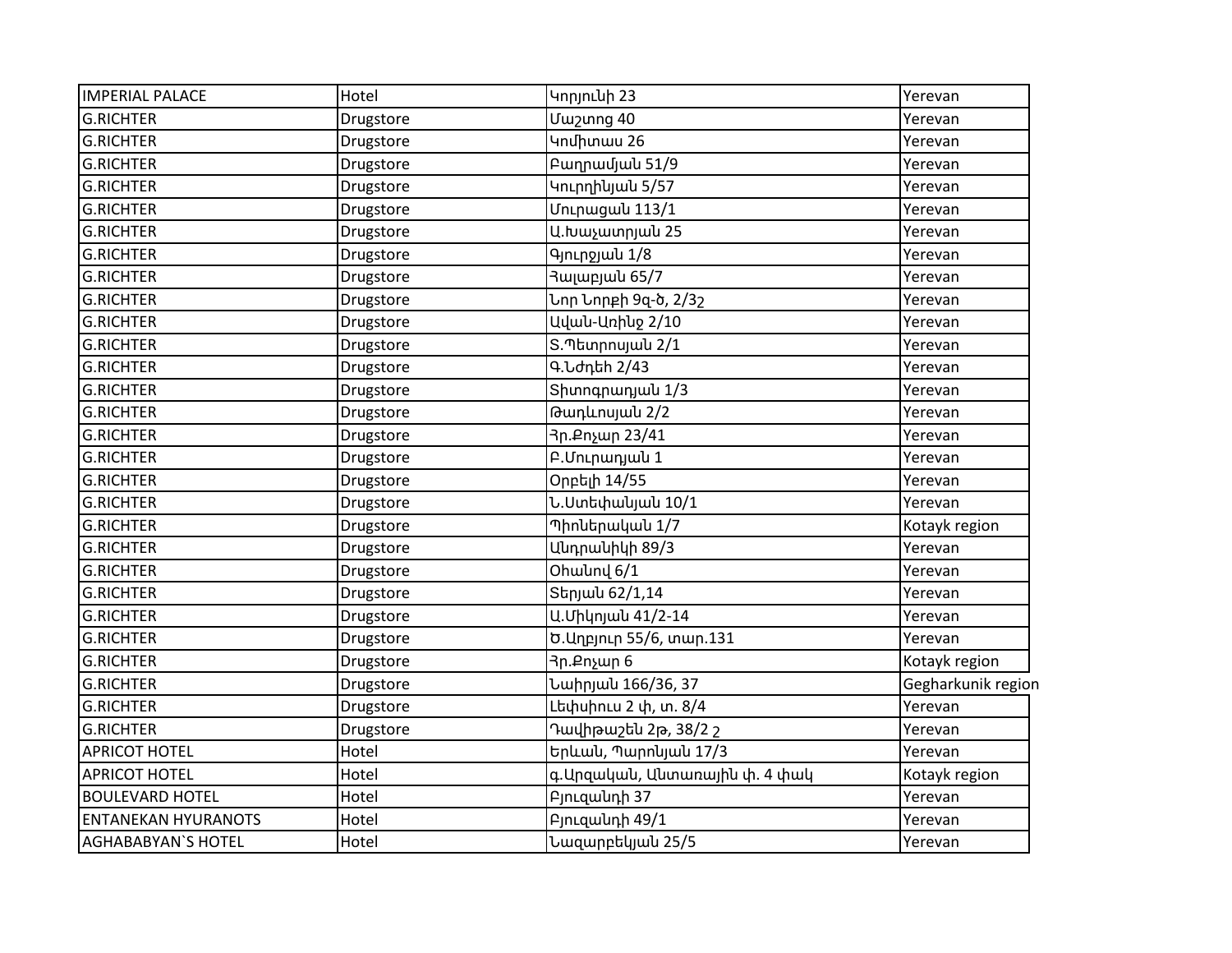| 4ROOM                             | Hotel                      | Չարենցի 113/1               | Yerevan       |
|-----------------------------------|----------------------------|-----------------------------|---------------|
| <b>FORUM HOTEL</b>                | Hotel                      | Պարոկյան 19/3               | Yerevan       |
| <b>NORARAR RESORT</b>             | Hotel                      | գ. Քասախ, Չարենցի 10փ, տ.17 | Kotayk region |
| <b>MASUR</b>                      | Restaurant                 | PinLqwun 3-25               | Yerevan       |
| <b>SPAR</b>                       | Hotel                      | Գ.Նժդեիի 37                 | Yerevan       |
| <b>KANTAR</b>                     | Hotel                      | Դեղատաև 10                  | Yerevan       |
| <b>MIRAK SPORT</b>                | Sport                      | Ալեբ Մաևուկյաև 1            | Yerevan       |
| <b>GARMIN</b>                     | Shopping                   | Լեոյի 38                    | Yerevan       |
| <b>BACKYARD</b>                   | Restaurant                 | Սոսեի փ. 1                  | Yerevan       |
| <b>GAYA TRAVEL</b>                | Tourism                    | Խորենացի 30/2               | Yerevan       |
| <b>MONROE CAKESHOP</b>            | Shopping                   | __<br>านุนผนุธษา 1 ผาบ.42/6 | Yerevan       |
| <b>JURAM</b>                      | Shopping                   | ԴԱՎԻԹ ԲԵԿԻ 54/5             | Yerevan       |
| <b>MARKET MAYISI 9</b>            | Shopping                   | Մայիսի 9 փ 51/2             | Yerevan       |
| <b>ATENK</b>                      | Shopping                   | ԾԱՐԱՎ ԱՂԲՅՈԻՐ 59/1          | Yerevan       |
| <b>ATENK</b>                      | Shopping                   | <b>UrSUCHU3UL 86/3</b>      | Yerevan       |
| <b>ATENK</b>                      | Shopping                   | ԵՐԵԲՈԻՆԻ 21-54              | Yerevan       |
| <b>ATENK</b>                      | Shopping                   | <b>4NUHSUU 20</b>           | Yerevan       |
| <b>ATENK</b>                      | Shopping                   | <b>4NUhSUU 58-13</b>        | Yerevan       |
| <b>ATENK</b>                      | Shopping                   | <b>UUCSNS 14, 1/1</b>       | Yerevan       |
| <b>ATENK</b>                      | Shopping                   | ՇԻՆԱՐԱՐՆԵՐԻ 12              | Yerevan       |
| <b>ATENK</b>                      | Shopping                   | ԿՈՐՅՈԻՆ 6-11                | Yerevan       |
| <b>RIS COLLECTION</b>             | Hotel                      | Ծիծեռնակաբերդի խճ. 1/3      | Yerevan       |
| <b>BLUE SKY</b>                   | Restaurant                 | Ազատության 2/2              | Yerevan       |
| <b>MAVA GROUP</b>                 | Tourism                    | Կոմիտաս 59                  | Yerevan       |
| <b>LILI FLOWER SALON</b>          | Shopping                   | Մարշալ Բաղրամյան 68         | Yerevan       |
| <b>KALABOK CAKE</b>               | Shopping                   | Գ.ՄԱՅԱՐՈԻ 80/1              | Yerevan       |
| <b>AGHABABYAN'S RESTAURANT</b>    | Restaurant                 | ՆԱշԱՐԲԵԿՅԱՆ 25/5            | Yerevan       |
| H. MENEJYAN CAR SPARE PARTS       | Car repair and spare parts | Լենինգրադյան 31/19          | Yerevan       |
| <b>VK SMART STORE</b>             | Shopping                   | Մամիկոնյանց 48              | Yerevan       |
| <b>ARMOS</b>                      | Shopping                   | 3յուսիսային պողոտա 5/189    | Yerevan       |
| <b>CENTRAL TOUR</b>               | Tourism                    | Արցախի 8/2 բև.2             | Yerevan       |
| <b>FLORIST FLOWERS AND DESIGN</b> | Shopping                   | Uw2unng 39                  | Yerevan       |
| <b>TASHIR PIZZA</b>               | Restaurant                 | <b>UUCSNS 50</b>            | Yerevan       |
| <b>TASHIR PIZZA</b>               | Restaurant                 | UUCSNSh 5                   | Yerevan       |